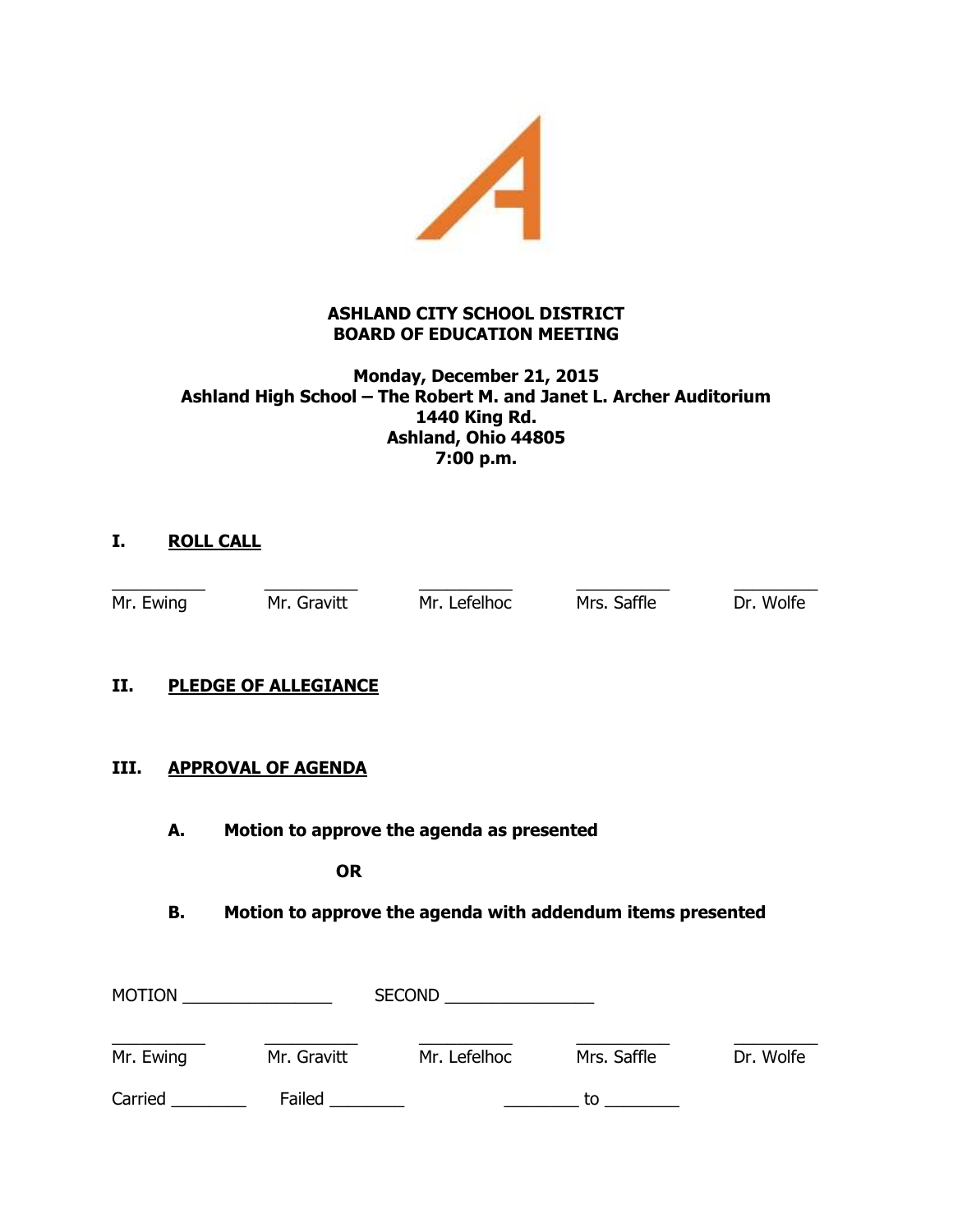#### **IV. SUPERINTENDENT'S REPORT**

- **A. Music Department – A Cappella Choir, Concerts**
- **B. Senior Citizen's Christmas Luncheon**
- **C. Work Session/Organizational Meeting January 11, 2016 7:00 p.m. at Ashland Middle School Library**

# **D. 2016-2017 BOE Meeting Dates**

- **2 nd and 4th Mondays of each month**
- **E. Ashland Symphony Orchestra – Tom McNaull**
- **F. Acapella Choir**
- **G. Other**

| <b>MOTION</b> |             | <b>SECOND</b> |             |           |
|---------------|-------------|---------------|-------------|-----------|
| Mr. Ewing     | Mr. Gravitt | Mr. Lefelhoc  | Mrs. Saffle | Dr. Wolfe |
| Carried       | Failed      |               | tο          |           |

## **V. RECOGNITION OF VISITORS AND PUBLIC PARTICIPATION ON AGENDA ITEMS**

## **VI. FINANCIAL/BUSINESS REPORT**

#### **A. Treasurer's Consent Calendar**

Note: Items under the Treasurer's Consent Calendar are considered routine and will be enacted under one motion. There will be no separate discussion of these items prior to the time the Board votes unless a Board member requests an item be clarified or removed from the calendar for separate action.

| <b>MOTION</b> |             | <b>SECOND</b> |             |           |
|---------------|-------------|---------------|-------------|-----------|
| Mr. Ewing     | Mr. Gravitt | Mr. Lefelhoc  | Mrs. Saffle | Dr. Wolfe |
| Carried       | Failed      |               | tο          |           |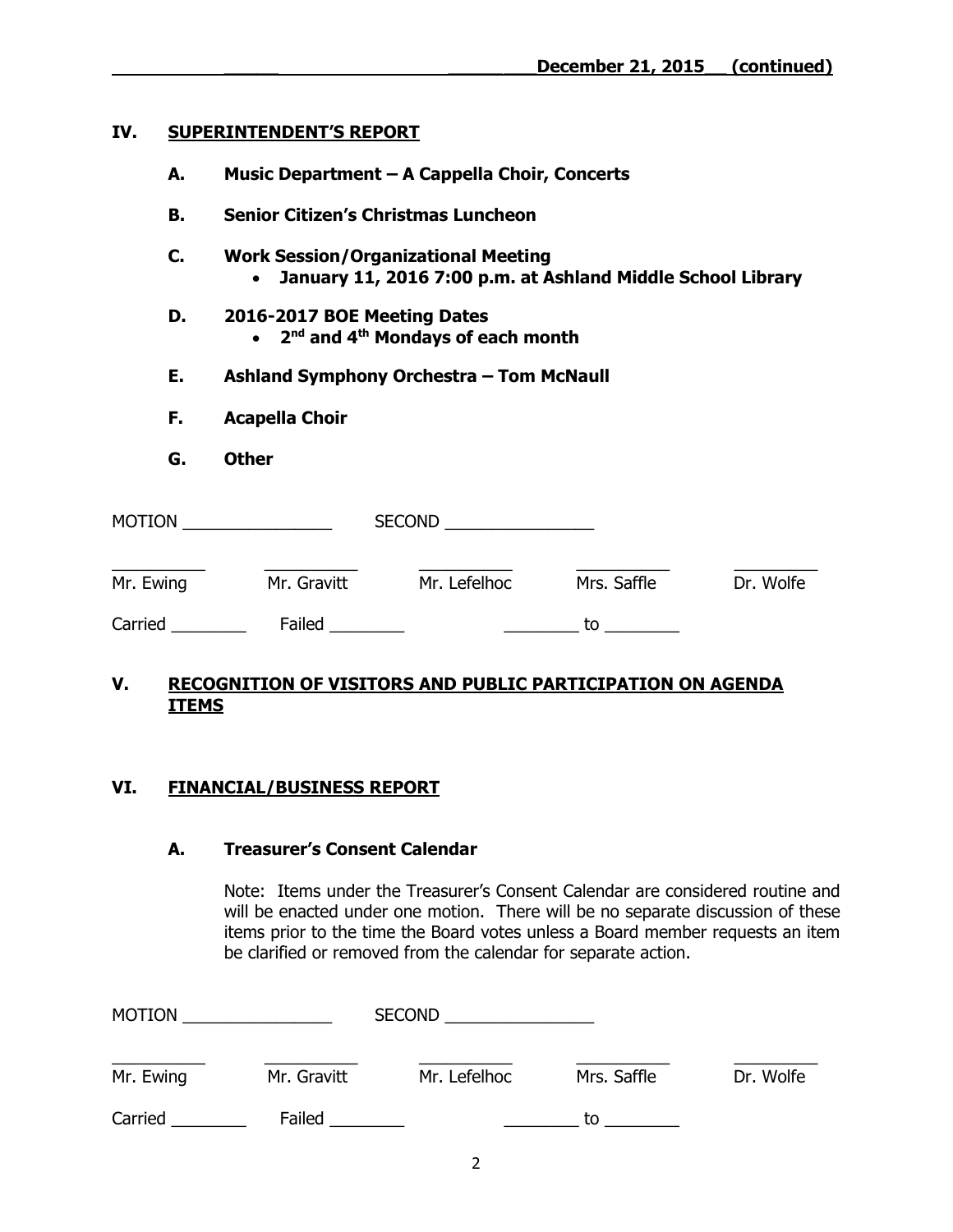The Treasurer recommends the following actions:

1. Financial Report

Approval of the Financial Reports (November 2015) as presented.

2. Minutes

Approval of the minutes of the following Board meeting(s) as presented by the Treasurer:

| <b>Work Session</b>    | November 16, 2015 |
|------------------------|-------------------|
| <b>Regular Meeting</b> | November 23, 2015 |

3. Organization and Budget Hearing Dates

Approve scheduling the 2016 Ashland City School Budget Hearing to be held at 12:00 noon on Monday, January 11, 2016 and the Ashland City School Board of Education Organizational Meeting to be held on January 11, 2016 at 7:00 p.m. in the Ashland Middle School Library.

4. Appropriation Modification

Approval of an increase in appropriations of \$4,900.0 to the 506 Fund. The increased appropriations amount will be used to pay past Resident Educator costs. (EXHIBIT A)

5. Transfer

Authorize a transfer of \$17,000 from the general fund to the uniform school supplies fund – 009 account to cover negative balances due to the school district purchasing school supplies; the school district is required to exempt certain students from paying fees based on federal guidelines.

6. Items Removed for Separate Consideration

\_\_\_\_\_\_\_\_\_\_\_\_\_\_\_\_\_\_\_\_\_\_\_\_\_\_\_\_\_\_\_\_\_\_\_

\_\_\_\_\_\_\_\_\_\_\_\_\_\_\_\_\_\_\_\_\_\_\_\_\_\_\_\_\_\_\_\_\_\_\_\_

\_\_\_\_\_\_\_\_\_\_\_\_\_\_\_\_\_\_\_\_\_\_\_\_\_\_\_\_\_\_\_\_\_\_\_\_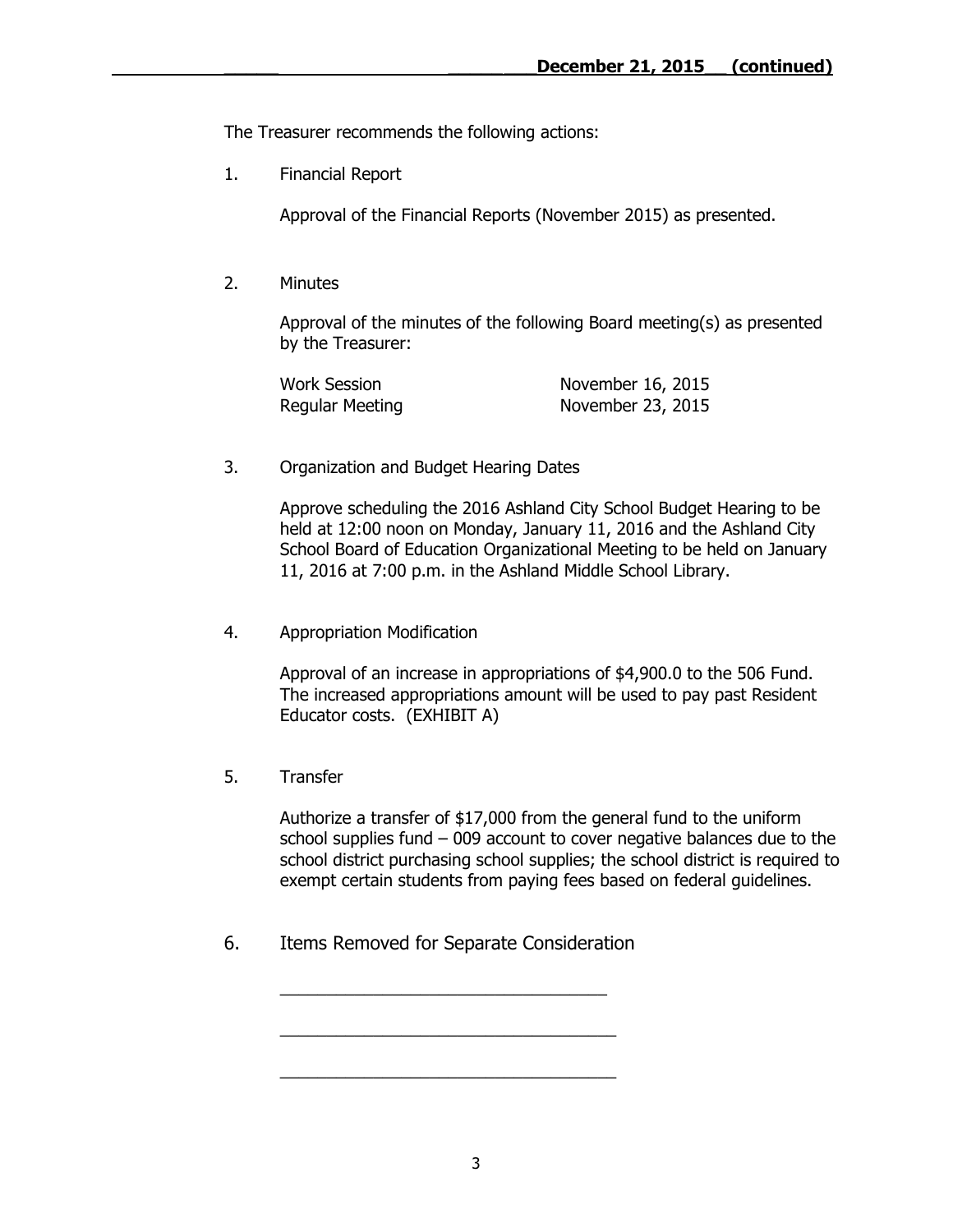#### **\_\_\_\_\_ \_\_\_\_\_\_\_\_December 21, 2015\_\_ (continued)**

| <b>MOTION</b> |             | <b>SECOND</b> |             |           |
|---------------|-------------|---------------|-------------|-----------|
| Mr. Ewing     | Mr. Gravitt | Mr. Lefelhoc  | Mrs. Saffle | Dr. Wolfe |
| Carried       | Failed      |               | to          |           |

#### **VII. NEW BUSINESS**

#### **A. Consent Calendar**

Note: Items under the consent calendar are considered routine and will be enacted under one motion. There will be no separate discussion of these items prior to the time the Board votes unless a Board member requests an item be clarified or removed from the calendar for separate action.

| <b>MOTION</b> |             | <b>SECOND</b> |             |           |
|---------------|-------------|---------------|-------------|-----------|
| Mr. Ewing     | Mr. Gravitt | Mr. Lefelhoc  | Mrs. Saffle | Dr. Wolfe |
| Carried       | Failed      |               | to          |           |

The Superintendent recommends the following actions:

1. Certificated/Licensed Personnel

Approve the personnel and/or contract recommendations detailed in the exhibit items listed below as per the dates, terms and other applicable conditions specified and pending completion of all state, local and district requirements.

- a. Substitute Teachers/Home Instructors for the 2015-2016 School Year (EXHIBIT B)
- b. Supplemental Contract Adjustment for the 2015-2016 School Year (EXHIBIT B) <salary adjustment>
- c. Supplemental Contract Resignation for the 2015-2016 School Year (EXHIBIT B)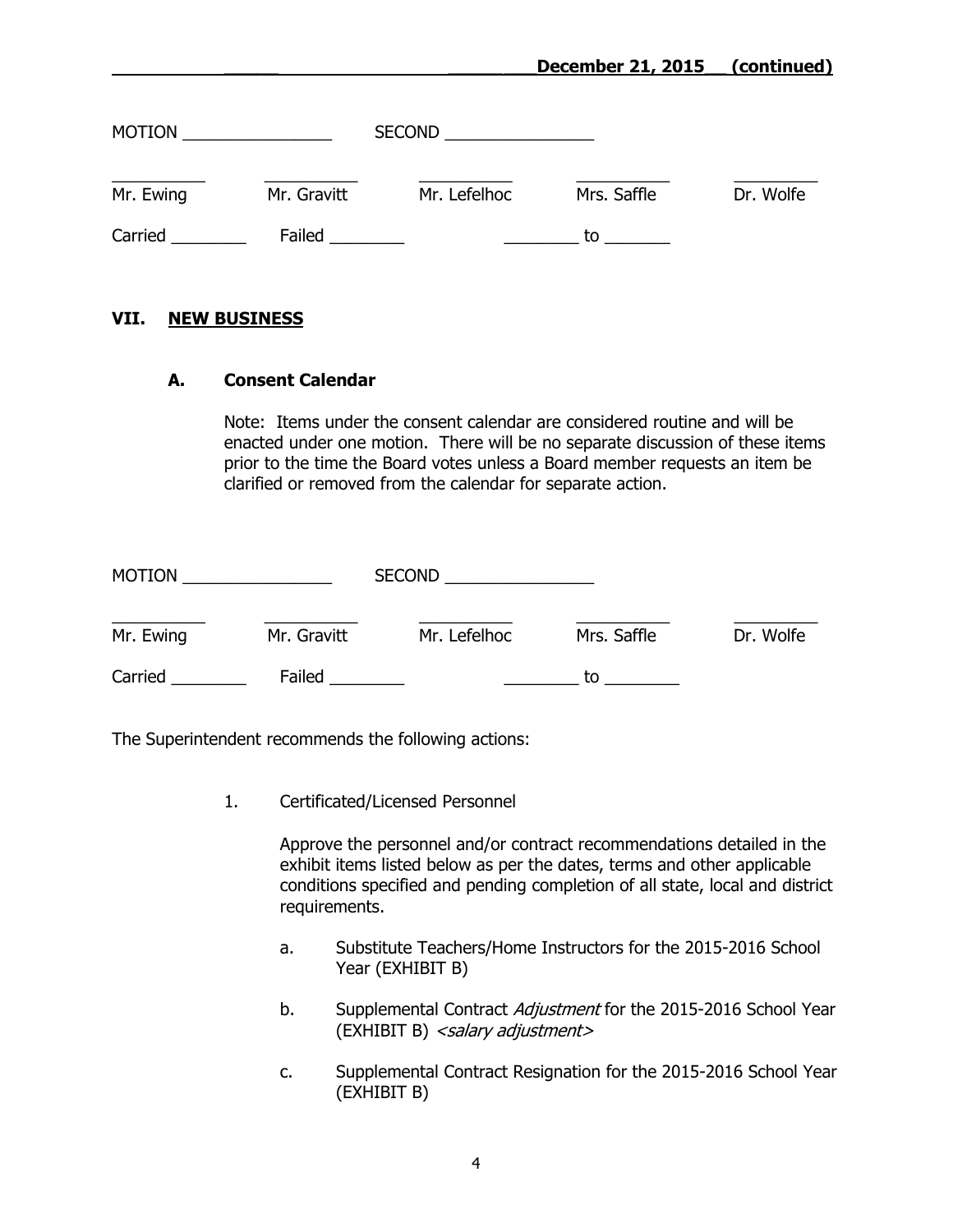- d. Supplemental Contracts for the 2015-2016 School Year (EXHIBIT B)
- e. Volunteer for the 2015-2016 School Year (EXHIBIT B)
- f. College Credit Plus Instructor Reimbursement (EXHIBIT B)
- 2. Support Staff

Approve the personnel and/or contract recommendations detailed in the exhibit items listed below as per the dates, terms and other applicable conditions specified and pending completion of all state, local and district requirements.

- a. Classified Transfers for 2015-2016 (EXHIBIT C)
- b. Classified Retirement for 2015-2016 (EXHIBIT C)
- c. Special Duty Contract Resignation for the 2015-2016 School Year (EXHIBIT C)
- d. Special Duty Contracts for the 2015-2016 School Year (EXHIBIT C)
- 3. Items Removed for Separate Consideration

\_\_\_\_\_\_\_\_\_\_\_\_\_\_\_\_\_\_\_\_\_\_\_\_\_\_\_\_\_\_\_\_\_\_\_

\_\_\_\_\_\_\_\_\_\_\_\_\_\_\_\_\_\_\_\_\_\_\_\_\_\_\_\_\_\_\_\_\_\_\_

\_\_\_\_\_\_\_\_\_\_\_\_\_\_\_\_\_\_\_\_\_\_\_\_\_\_\_\_\_\_\_\_\_\_\_

| <b>MOTION</b> |             | <b>SECOND</b> |             |           |
|---------------|-------------|---------------|-------------|-----------|
| Mr. Ewing     | Mr. Gravitt | Mr. Lefelhoc  | Mrs. Saffle | Dr. Wolfe |
| Carried       | Failed      |               | to          |           |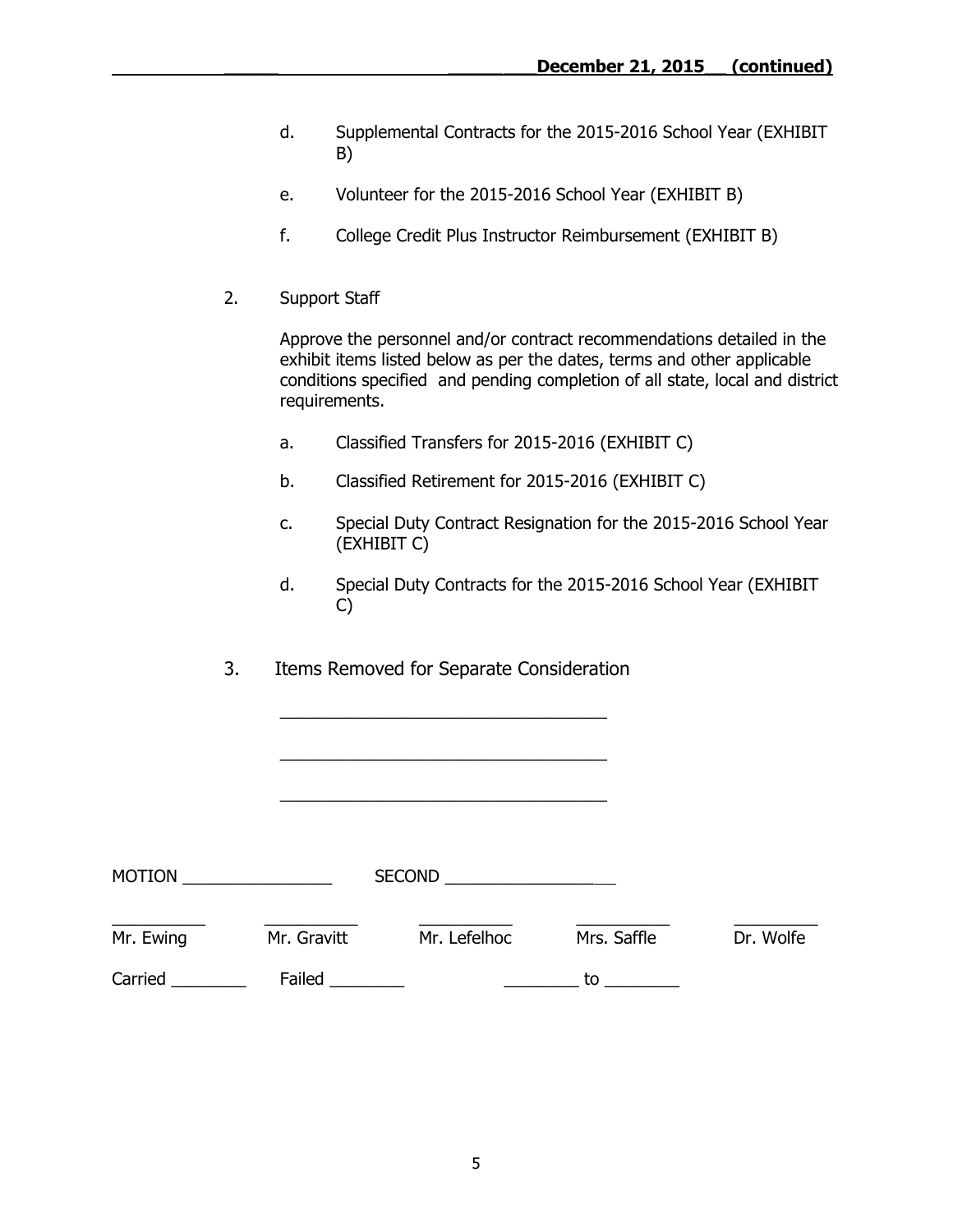#### **B. SEVEN-SEMESTER GRADUATES**

Approve the following as seven-semester graduates of Ashland High School, having met all credit requirements:

Michael Mooney **Lucas Shafer** 

| <b>MOTION</b> |             | <b>SECOND</b> |             |           |
|---------------|-------------|---------------|-------------|-----------|
| Mr. Ewing     | Mr. Gravitt | Mr. Lefelhoc  | Mrs. Saffle | Dr. Wolfe |
| Carried       | Failed      |               | to          |           |

## **C. President Pro-Tempore for Organizational Meeting**

Approve Dr. Wolfe to act as President Pro-Tempore at the Ashland City School District Board of Education Organizational Meeting.

| <b>MOTION</b> |             | <b>SECOND</b> |             |           |
|---------------|-------------|---------------|-------------|-----------|
| Mr. Ewing     | Mr. Gravitt | Mr. Lefelhoc  | Mrs. Saffle | Dr. Wolfe |
| Carried       | Failed      |               | tο          |           |

## **D. Calendar Hearing**

The 2016-2017 school calendar will be presented. We will be requesting Board of Education approval at the Regular meeting in January. (EXHIBIT D)

| <b>MOTION</b> |             | <b>SECOND</b> |             |           |
|---------------|-------------|---------------|-------------|-----------|
| Mr. Ewing     | Mr. Gravitt | Mr. Lefelhoc  | Mrs. Saffle | Dr. Wolfe |
| Carried       | Failed      |               | tο          |           |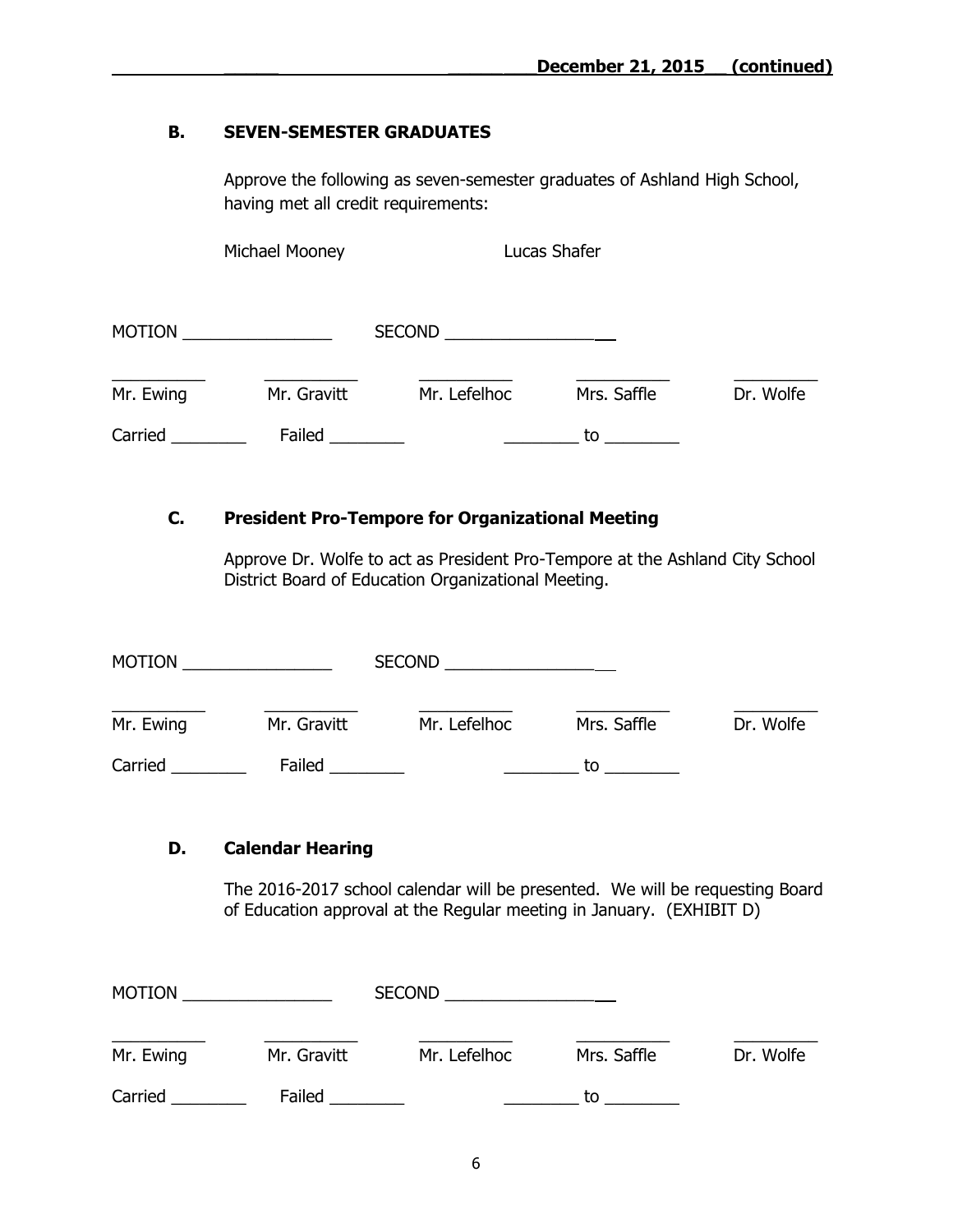## **E. Bus Lift Equipment**

The Superintendent recommends the purchase of a bus lift system from Stertil Koni under the DAS state term contract in the amount of \$54,432.77.

| <b>MOTION</b> |             | <b>SECOND</b> |             |           |
|---------------|-------------|---------------|-------------|-----------|
| Mr. Ewing     | Mr. Gravitt | Mr. Lefelhoc  | Mrs. Saffle | Dr. Wolfe |
| Carried       | Failed      |               | t٥          |           |

# **VIII. DISCUSSION**

## **IX. BOARD REPORTS**

## **A. Facilities Committee**

## **X. COMMENTS/QUESTIONS**

- **A. Public**
- **B. Board Members**

## **XI. EXECUTIVE SESSION**

Whereas, as a public board of education may hold a executive session only after a majority of a quorum of this board determines by a roll call vote to hold such a session and only at a regular or special meeting for the sole purpose of the consideration of any of the following matters:

#### **A. To consider one or more, as applicable, of the checkmarked items with respect to a public employee or official:**

- 1. \_\_\_\_ Appointment.
- 2.  $X$  Employment
- 3. \_\_\_\_ Dismissal
- 4. \_\_\_\_ Discipline
- 5. \_\_\_\_ Promotion
- 6. \_\_\_\_ Demotion
- 7. \_\_\_\_ Compensation
- 8. \_\_\_\_ Investigation of charges/complaints (unless public hearing requested).